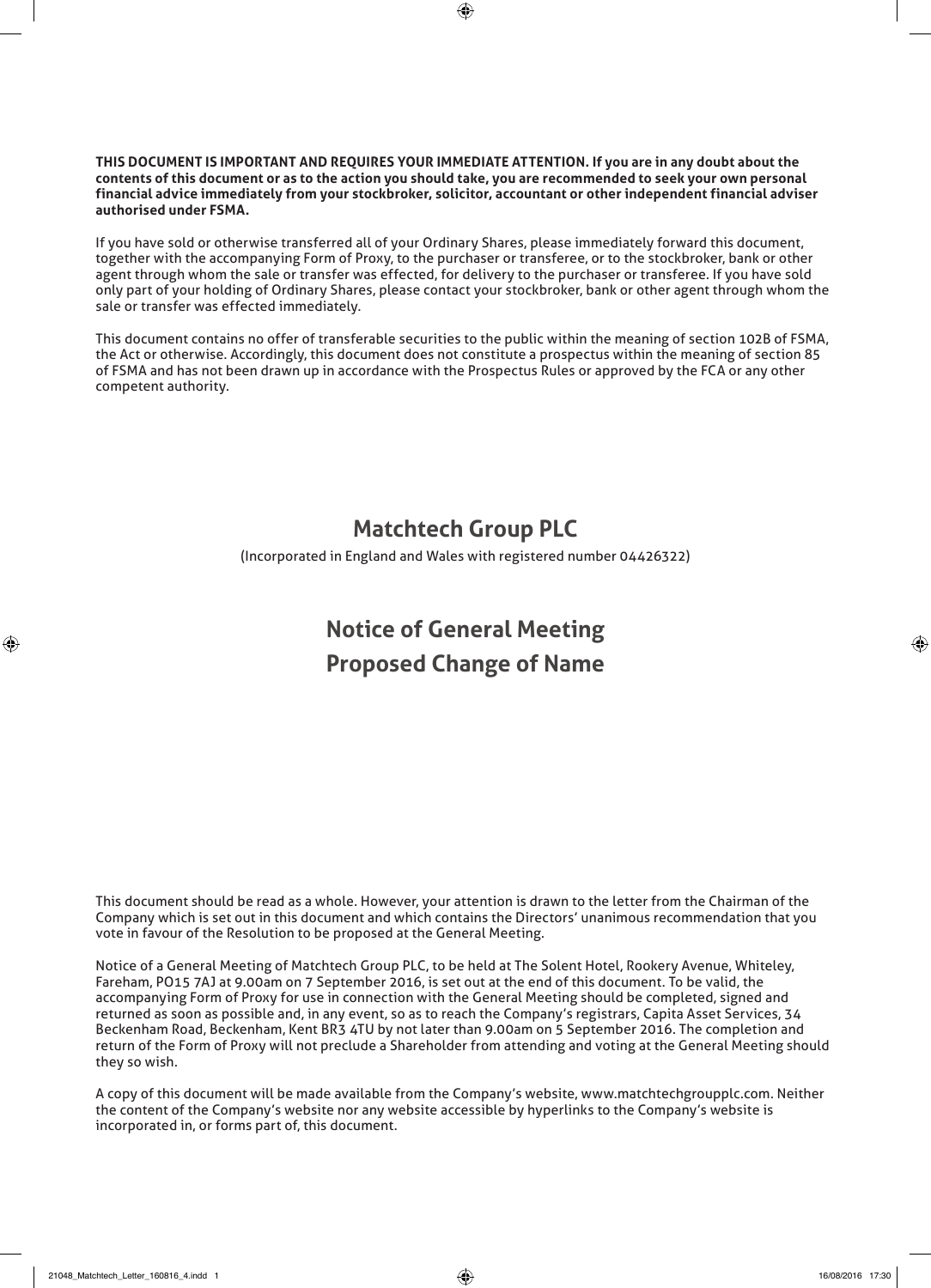## **Definitions**

 $\bigoplus$ 

The following definitions apply throughout this document unless the context otherwise requires

| "Act"                       | the Companies Act 2006 (as amended)                                                                                                                                                                        |
|-----------------------------|------------------------------------------------------------------------------------------------------------------------------------------------------------------------------------------------------------|
| "Change of Name"            | the proposal to change the name of the Company to Gattaca plc                                                                                                                                              |
| "Company"                   | Matchtech Group PLC, a company incorporated in England and Wales with<br>registered number 04426322                                                                                                        |
| "CREST"                     | the relevant system (as defined in the CREST Regulations) in respect of which<br>Euroclear is the operator (as defined in those regulations)                                                               |
| "CREST Regulations"         | the Uncertificated Securities Regulations 2001 (S.I.2001 No. 3755) (as amended)                                                                                                                            |
| "Directors" or "Board"      | the directors of the Company whose names are set out in the Chairman's letter,<br>or any duly authorised committee thereof                                                                                 |
| "Euroclear"                 | Euroclear UK & Ireland Limited, the operator of CREST                                                                                                                                                      |
| "FCA"                       | the Financial Conduct Authority                                                                                                                                                                            |
| "Form of Proxy"             | the form of proxy for use in connection with the General Meeting which<br>accompanies this document                                                                                                        |
| "FSMA"                      | the Financial Services and Markets Act 2000 (as amended)                                                                                                                                                   |
| "General Meeting"           | the general meeting of the Company to be held at The Solent Hotel, Rookery<br>Avenue, Whiteley, Fareham, PO15 7AJ at 9.00am on 7 September 2016, notice<br>of which is set out at the end of this document |
| "Group"                     | the Company, its subsidiaries and its subsidiary undertakings                                                                                                                                              |
| "Notice of General Meeting" | the notice convening the General Meeting which is set out at the end<br>of this document                                                                                                                   |
| "Ordinary Shares"           | the ordinary shares of one pence each in the capital of the Company                                                                                                                                        |
| "Prospectus Rules"          | the prospectus rules made by the FCA pursuant to section 73A of the FSMA                                                                                                                                   |
| "Resolution"                | the resolution set out in the Notice of General Meeting                                                                                                                                                    |
| "Shareholders"              | holders of Ordinary Shares as at close of business on 2 September 2016                                                                                                                                     |

 $\bigoplus$ 

 $\bigoplus$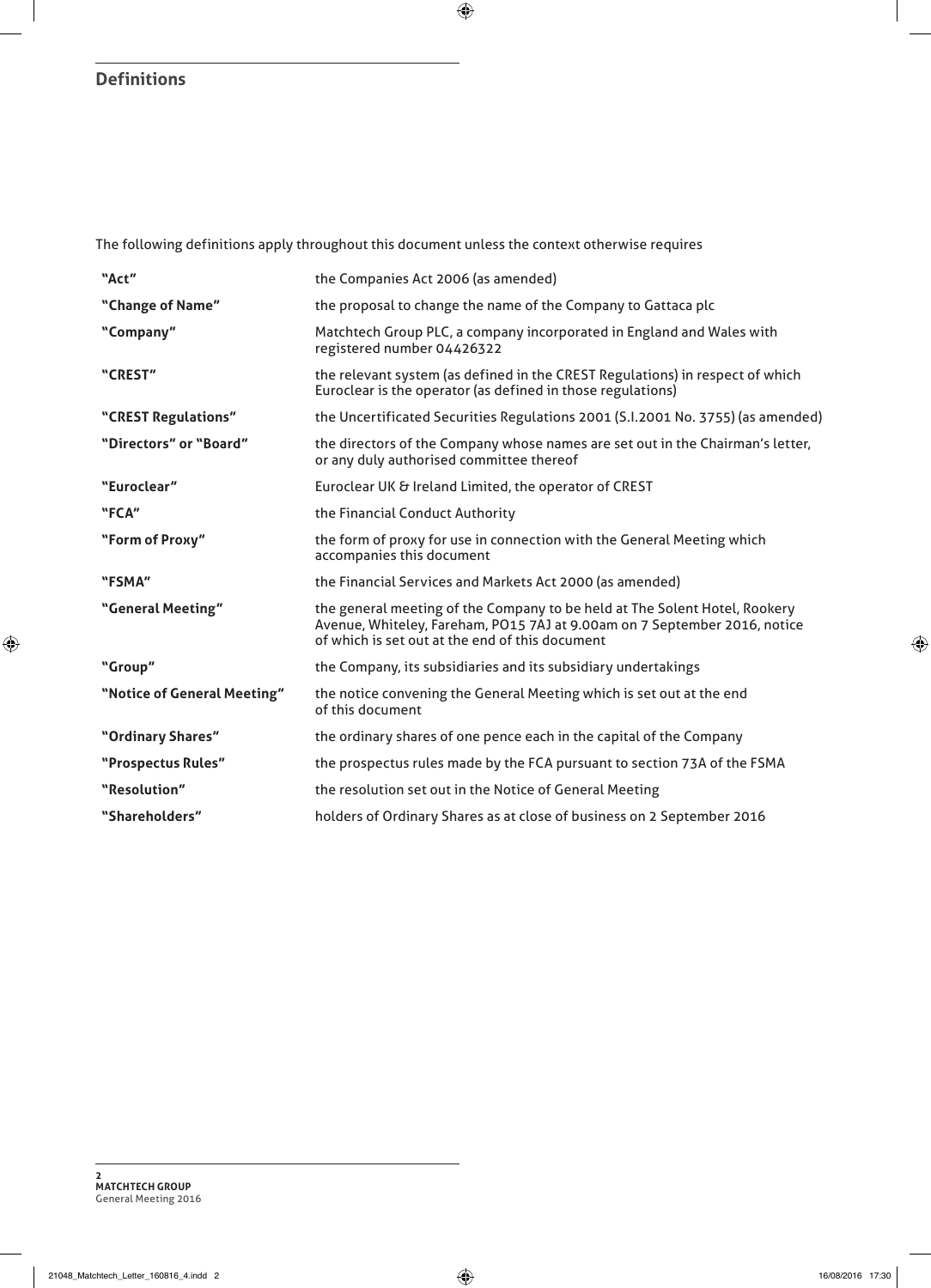**Expected timetable of key events**

|                                                               | 2016                  |
|---------------------------------------------------------------|-----------------------|
| Publication of this document                                  | 19 August             |
| Latest time and date for receipt of Form of Proxy             | 9.00am on 5 September |
| <b>General Meeting</b>                                        | 9.00am on 7 September |
| Dealings in the Company's shares under the new ticker, GATC.L | 12 September          |

 $\bigoplus$ 

**3 MATCHTECH GROUP**  General Meeting 2016

 $\bigoplus$ 

 $\bigoplus$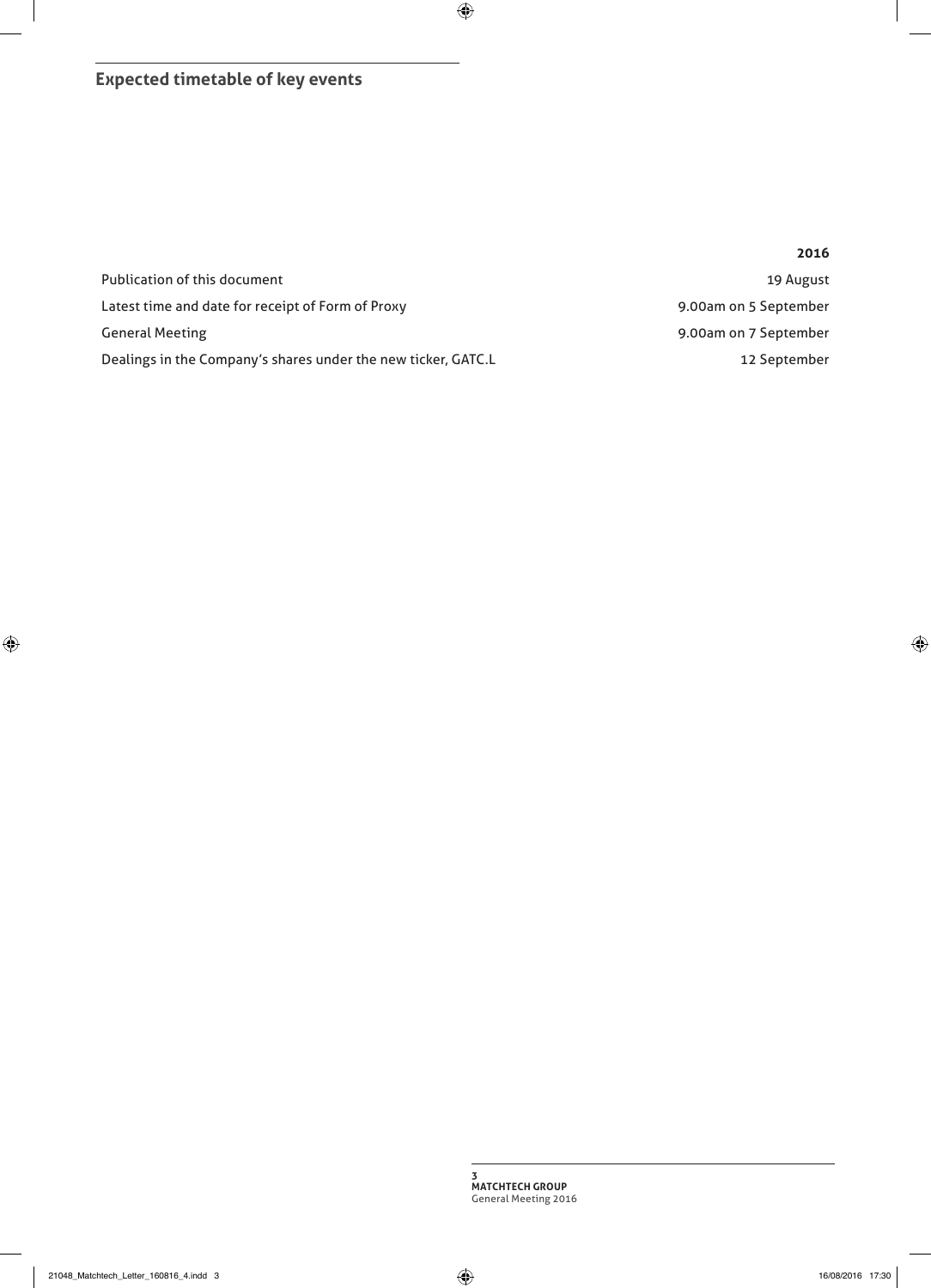**Letter from the Chairman of Matchtech Group PLC**  (incorporated in England and Wales with registered number 04426322)

> Registered office: 1450 Parkway Solent Business Park Whiteley Fareham Hampshire PO15 7AF

Directors:

**Patrick Shanley,** Non-Executive Chairman **Brian Wilkinson,** Chief Executive Officer **Anthony Dyer,** Chief Financial Officer **Keith Lewis,** Chief Operating Officer **Richard Bradford,** Non-Executive Director **Roger Goodman,** Non-Executive Director **Rudi Kindts,** Non-Executive Director **George Materna,** Non-Executive Director **Richard Piper,** Non-Executive Director

19 August 2016

◈

Dear Shareholder,

◈

#### **Proposed Change of Name**

#### **Introduction and summary**

On 18 July 2016 the Company announced that it is proposing to change its name to Gattaca plc ("Gattaca").

The purpose of this document is to provide you with information about the background to and the reasons for the Change of Name, to explain why the Board considers the Change of Name to be in the best interests of the Company and its Shareholders as a whole and why the Directors unanimously recommend that you vote in favour of the Resolution to be proposed at the General Meeting, which will be held at The Solent Hotel, Rookery Avenue, Whiteley, Fareham, PO15 7AJ on 7 September 2016.

⊕

#### **Reasons for Change of Name**

The name change is the next step in the Group's development, following the acquisition of Networkers International plc in April 2015. The acquisition brought Telecoms and Technology expertise to Matchtech's existing strength in Engineering and Technology. It has enabled the Group to capitalise on the convergence of the skill sets demanded by these markets and allowed Matchtech to internationalise its existing service offering by leveraging Networkers' existing global infrastructure.

The proposed change follows extensive research conducted by the Group of its employees, candidates and current and potential clients as to their view of the constituent brands that make up the enlarged Group. This research showed that the Group name (Matchtech Group PLC) and the operating engineering brand (Matchtech) sharing the same name could be a source of confusion.

The new name creates a separate identity for the Group holding company from our core brands, Matchtech and Networkers. Matchtech will be retained as the core engineering specialist brand, with Cappo covering oil and gas recruitment services in international markets. Networkers will be retained as the core technology specialist brand, with Provanis continuing to operate in the Oracle market sector.

**4 MATCHTECH GROUP**  General Meeting 2016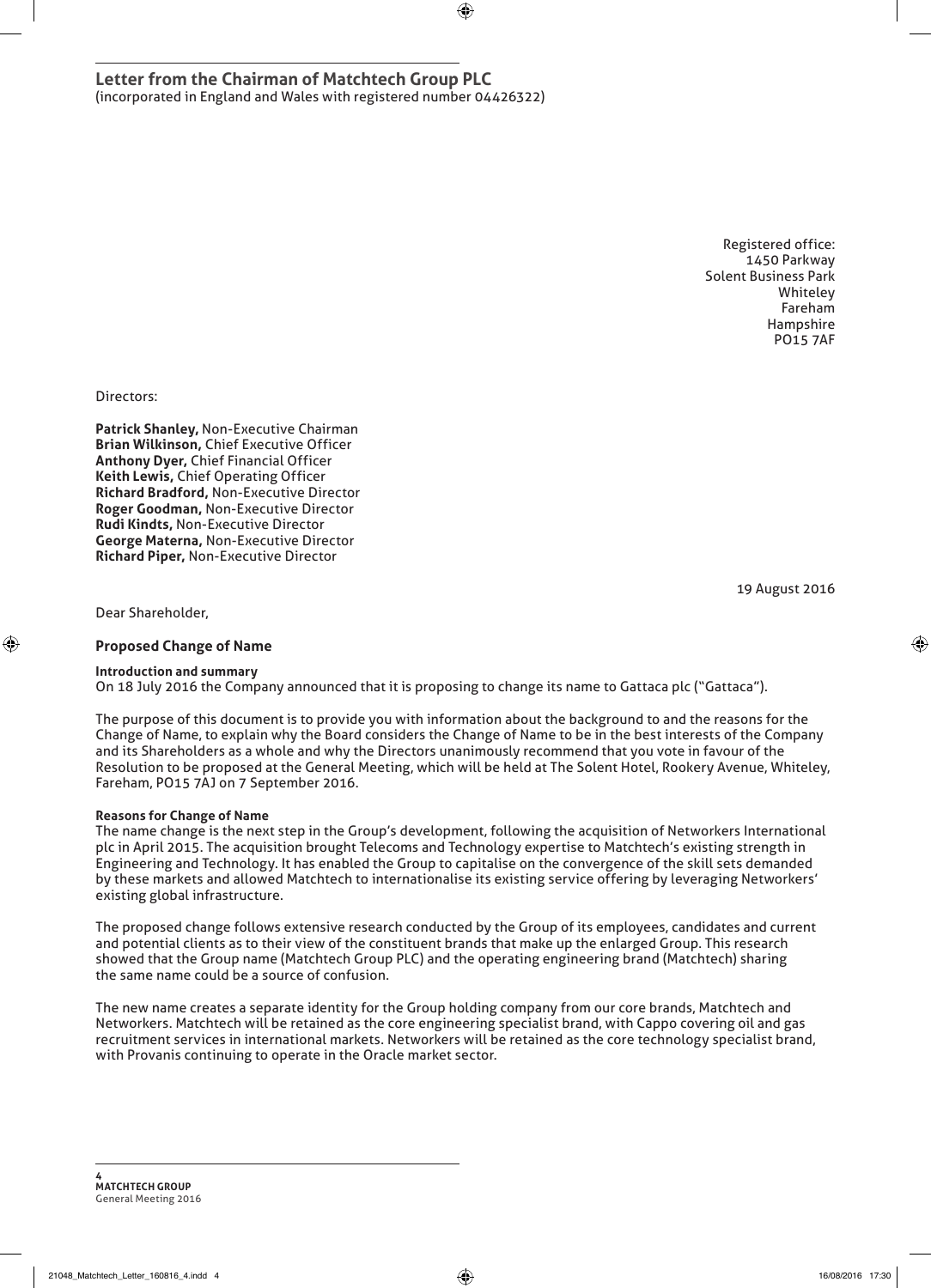#### **Effects of Change of Name**

The Change of Name will not affect any rights of the Shareholders. Once the Change of Name becomes effective, any issue of share certificates of the Company thereafter will be in the new name of the Company. The existing share certificates will remain valid after the change of name; it is not proposed that replacement share certificates are issued in the name of Gattaca plc.

⊕

The Company's ticker will change to GATC.L. This will be effective as soon as practically possible after the Change of Name has been implemented. The Company's website will change to www.gattacaplc.com.

#### **The General Meeting**

The Directors are seeking Shareholders' approval at the General Meeting to implement the Change of Name.

A notice convening the General Meeting is set out at the end of this document. The General Meeting will be held at The Solent Hotel, Rookery Avenue, Whiteley, Fareham, PO15 7AJ at 9.00am on 7 September 2016.

#### **Action to be taken**

You will find enclosed with this document the Form of Proxy for use at the General Meeting or at any adjournment thereof. You are requested to complete and sign the Form of Proxy in accordance with the instructions printed on it and return it to the Company's registrars, Capita Asset Services, 34 Beckenham Road, Beckenham, Kent BR3 4TU, as soon as possible, but in any event so as to be received by no later than 9.00am on 5 September 2016. The completion and return of a Form of Proxy will not preclude Shareholders from attending the General Meeting and voting in person should they so wish.

#### **Recommendation**

◈

**The Directors consider the Change of Name to be in the best interests of the Company and its Shareholders as a whole and recommend you to vote in favour of the Resolution to be proposed at the General Meeting as they intend to do in respect of their holdings, amounting, in aggregate, to 8,577,701 Ordinary Shares, representing 27.62 per cent of the issued share capital of the Company.**

Yours faithfully,

Patrick Shanley

Chairman

**5 MATCHTECH GROUP**  General Meeting 2016 ◈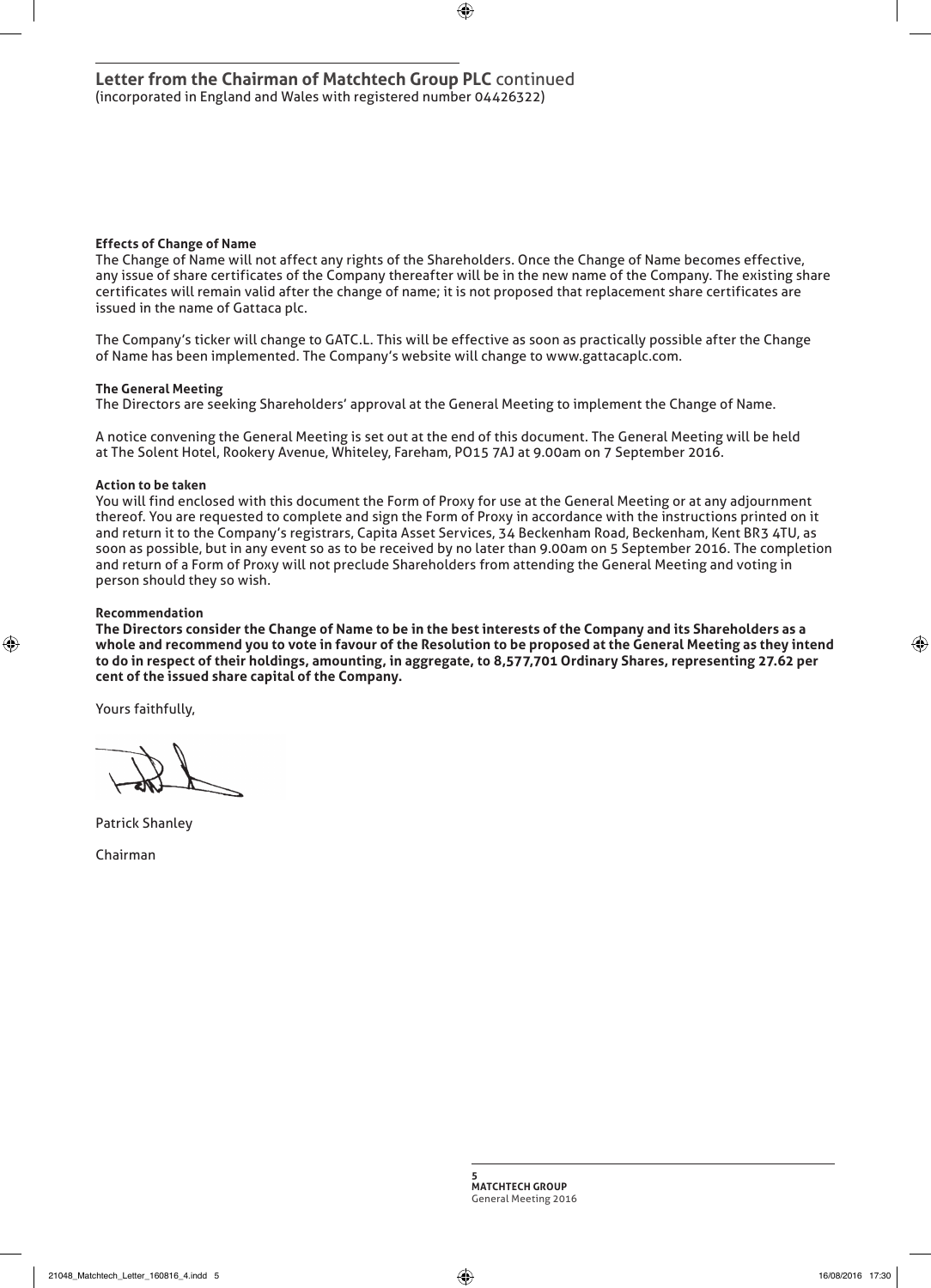## **Matchtech Group PLC**

### **Matchtech Group PLC**

#### **(the "Company")**

(Incorporated in England and Wales with registered number 04426322)

### **Notice of General Meeting**

NOTICE IS HEREBY GIVEN that a General Meeting of the Company will be held at The Solent Hotel, Rookery Avenue, Whiteley, Fareham, PO15 7AJ at 9.00am on 7 September 2016 for the purpose of considering and, if thought fit, passing the following special resolution:

 $\bigoplus$ 

#### **SPECIAL RESOLUTION**

 $\bigoplus$ 

1. THAT the name of the Company be changed to Gattaca plc.

Registered office: and the Board Registered office: 1450 Parkway Caspar Branson Solent Business Park Company Secretary and Solent Business Park Company Secretary Whiteley 2016 Fareham PO15 7AF

⊕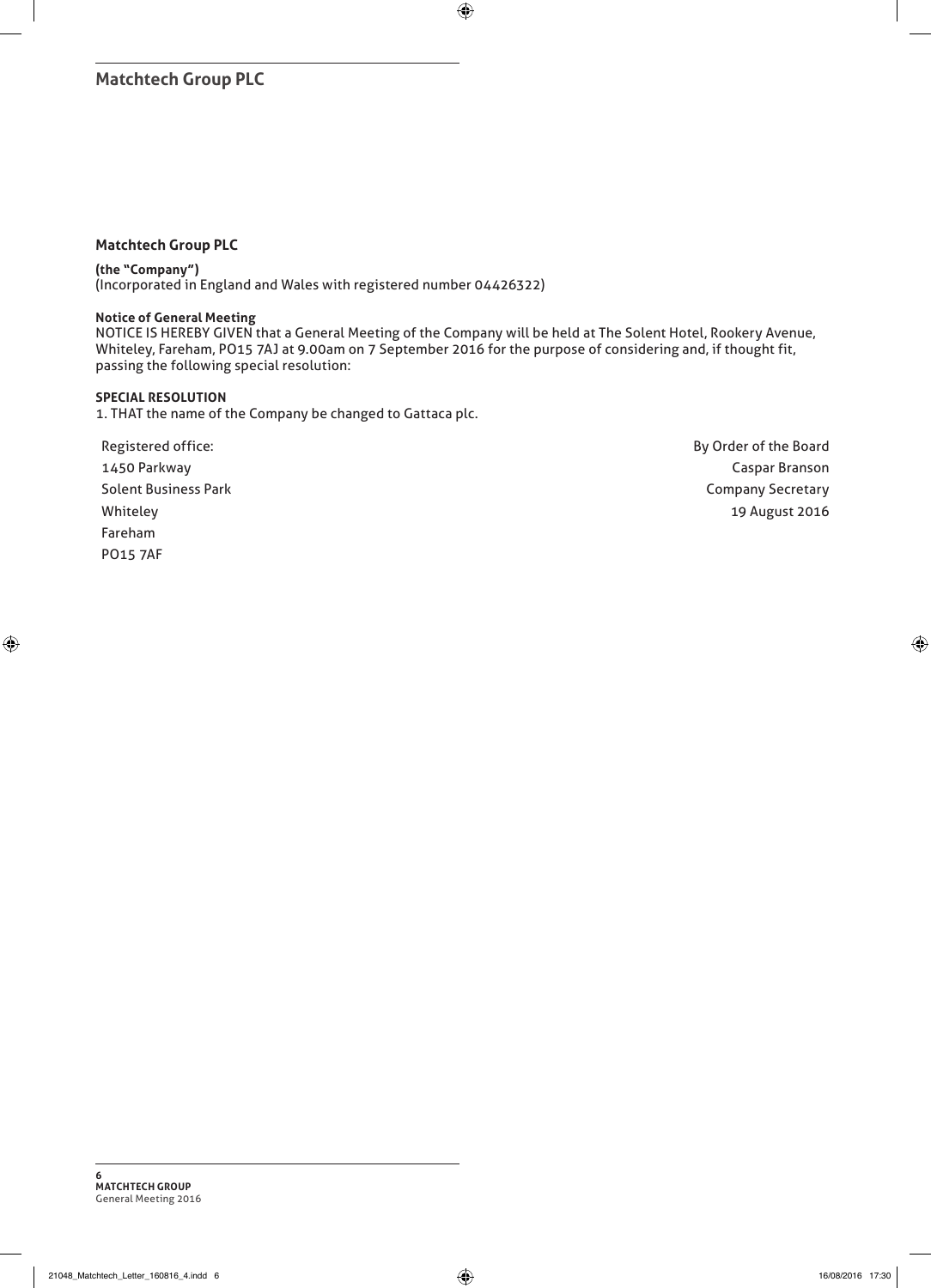## **Explanatory notes**

1. Only those members registered on the Company's register of members at:

close of business on 2 September 2016; or,

if this General Meeting is adjourned, at close of business on the day two days before the adjourned meeting,

shall be entitled to attend and vote at the General Meeting.

- 2. A member of the Company entitled to attend and vote at the General Meeting is entitled to appoint a proxy to exercise all or any of your rights to attend, speak and vote at a general meeting of the Company.
- 3. A proxy need not be a member of the Company.
- 4. You may appoint more than one proxy provided each proxy is appointed to exercise rights attached to different shares. You may not appoint more than one proxy to exercise rights attached to any one share.
- 5. If you wish to appoint a proxy, you should complete and sign the Form of Proxy in accordance with the instructions printed on it and return it to the Company's registrars, Capita Asset Services, 34 Beckenham Road, Beckenham, Kent BR3 4TU not later than 9.00am on Monday, 5 September 2016.
- 6. Appointing a proxy will not preclude you from attending and voting in person at the General Meeting in respect of which the proxy is appointed or any adjournment of it.

⊕

◈

◈